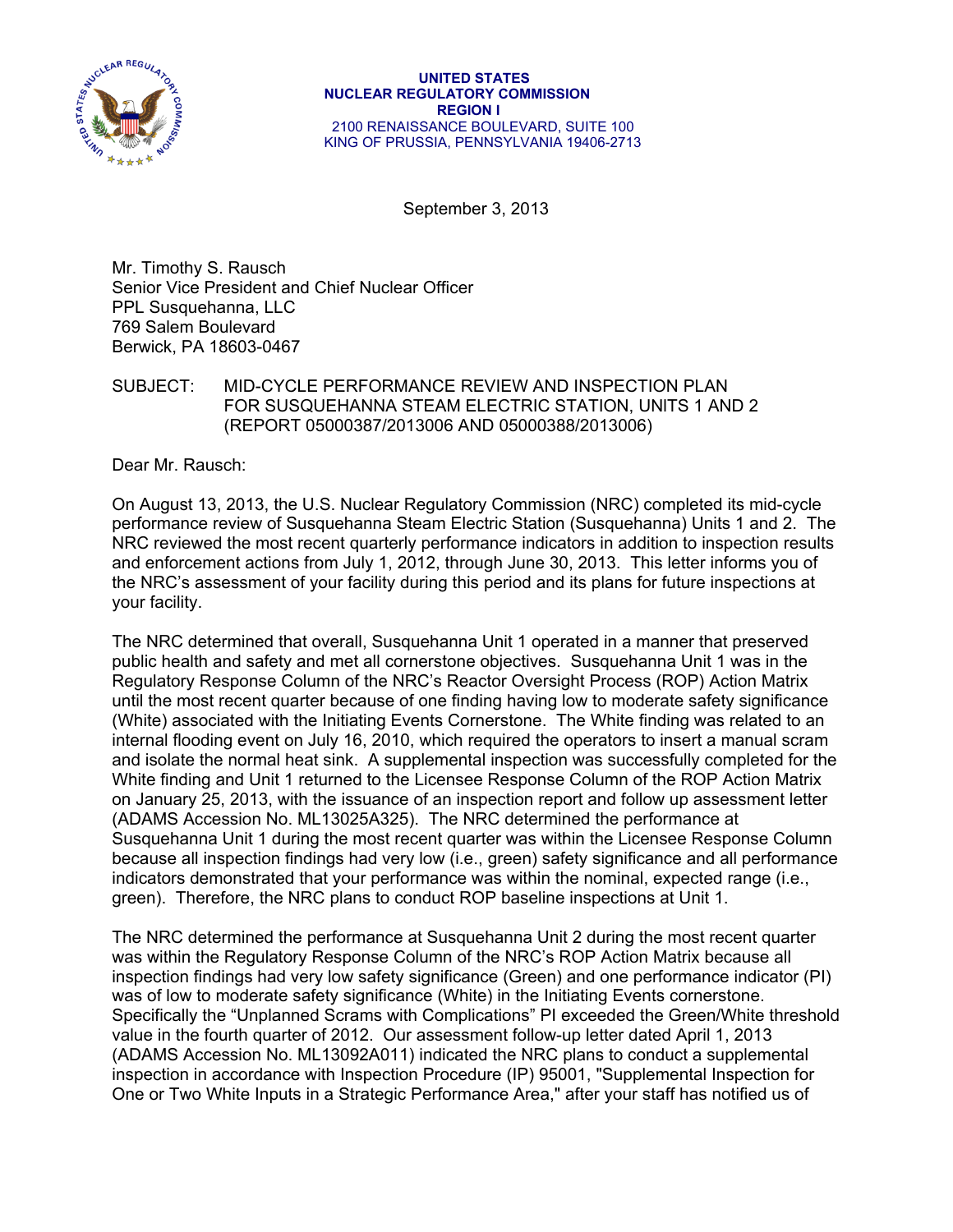your readiness for this inspection. This inspection procedure is conducted to provide assurance that the root causes and contributing causes of risk significant performance issues are understood, the extent of condition and cause were identified, and the corrective actions are sufficient to prevent recurrence. Your staff has notified us of your readiness for this inspection and it is scheduled to be completed in September 2013.

In our 2011 Mid-Cycle assessment letter dated September 1, 2011 (ADAMS Accession No. ML112430469), the NRC opened a substantive cross-cutting issue in P.1(c) - Evaluation of Identified Problems. Our letter indicated this substantive cross-cutting issue in P.1(c) would remain open until PPL had demonstrated sustainable performance improvement as evidenced by effective implementation of an appropriate corrective action plan that resulted in no safety significant findings and a notable reduction in the overall number of inspection findings with the same cross-cutting aspect. This substantive cross cutting issue in P.1(c) remained open in subsequent assessment letters because the exit criteria were not met.

For the current assessment period, the NRC has determined the exit criteria defined in our assessment letters were met. During this assessment period, the NRC determined PPL demonstrated sustainable improvement by effective implementation of corrective action plans that involved enhancements in your evaluation processes, augmented management oversight of evaluations to ensure quality and appropriate ongoing performance monitoring of your results. During the assessment period there were no safety significant findings related to evaluation quality. The number of findings identified with an aspect in P.1(c) decreased from six in 2011, to four in 2012, to three during this assessment period. Additionally, two of the findings identified during this assessment period with an aspect in P.1(c) involved evaluations completed in prior assessment periods before your corrective actions were fully implemented with sufficient time in place to monitor and make adjustments. The NRC concluded the reduction in the number of findings with an aspect in P.1(c) was notable considering these overall trends. Therefore, based on the exit criteria, the NRC has concluded that PPL has demonstrated sustainable improved performance in this cross-cutting aspect, and has closed this substantive cross-cutting issue. Continued focus by PPL is appropriate to maintain the quality of evaluations. The NRC will monitor your performance through baseline inspections and our normal periodic assessment process.

The enclosed inspection plan lists the inspections scheduled through December 31, 2014. Routine inspections performed by resident inspectors are not included in the inspection plan. The inspections listed during the last nine months of the inspection plan are tentative and may be revised at the mid-cycle performance review. In addition to baseline inspections, the NRC will perform Temporary Instruction (TI) 182, "Review of the Implementation of the Industry Initiative to Control Degradation of Underground Piping and Tanks."

Additionally, our annual assessment letter dated March 4, 2013, identified NRC plans to conduct an inspection using IP 92723, "Follow-up Inspection of Three or More Severity Level IV Traditional Enforcement Violations in the Same Area in a 12-Month Period," when PPL indicates readiness for this inspection. This inspection will follow-up on three severity level IV traditional enforcement violations issued from January 1 to December 31, 2012. Our letter indicated the NRC conducted similar inspections using IP 92723 at Susquehanna in 2010 and 2012, and that our review would evaluate the recurring nature of these issues. Since our last assessment letter, two additional traditional enforcement Severity Level IV violations were issued. Our review will include your corrective actions related to these violations. Your staff has indicated readiness for this inspection and it is scheduled to be completed in October 2013.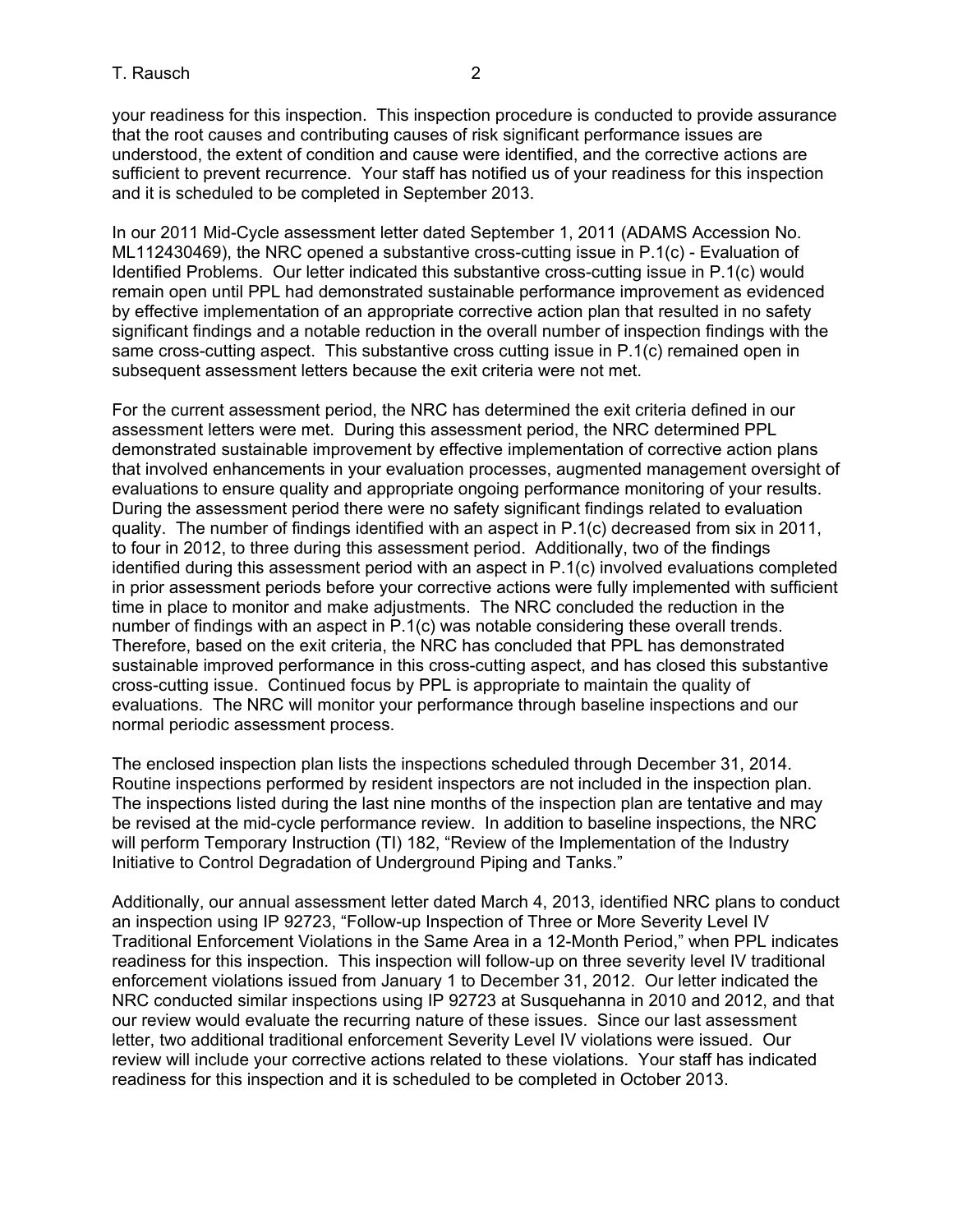Finally, during this assessment period the NRC issued an inspection report dated June 17, 2013, which documented two apparent violations being considered for escalated enforcement, and an associated green finding, each related to licensed operator medical examinations and incorporating appropriate restrictions into individual operator licenses (ADAMS Accession No. ML13168A020). The NRC subsequently issued a SLIII Notice of Violation in a letter dated August 28, 2013 (ADAMS Accession No. ML13241A027). As a result, the NRC plans to conduct IP 92702, "Follow-up on Traditional Enforcement Actions including Violations, Deviations, Confirmatory Action Letters, Confirmatory Orders and Alternate Dispute Resolution Confirmatory Orders," to follow-up on your actions related to the Notice of Violation. The NRC plans to perform IP 92702 when your staff has notified us of your readiness for this inspection.

The NRC provides the inspection plan to allow for the resolution of any scheduling conflicts and personnel availability issues. The NRC will contact you as soon as possible to discuss changes to the inspection plan should circumstances warrant any changes. This inspection plan does not include security related inspections, which will be sent via separate, non-publicly available correspondence.

In accordance with 10 CFR 2.390 of the NRC's "Rules of Practice," a copy of this letter will be available electronically for public inspection in the NRC Public Document Room or from the Publicly Available Records (PARS) component of the NRC's Agencywide Document Access and Management System (ADAMS). ADAMS is accessible from the NRC Web site at http://www.nrc.gov/reading-rm/adams.html (the Public Electronic Reading Room).

Please contact Mel Gray at (610)337-5209 with any questions you have regarding this letter.

Sincerely,

#### *<i>/RA/*  $\sqrt{R}$ /RA/

Darrell J. Roberts, Director Division of Reactor Projects

Docket Nos. 50-387; 50-388 License Nos. NPF-14, NPF-22

Enclosure: Susquehanna Steam Electric Station Inspection/Activity Plan

cc w/encl: Distribution via ListServ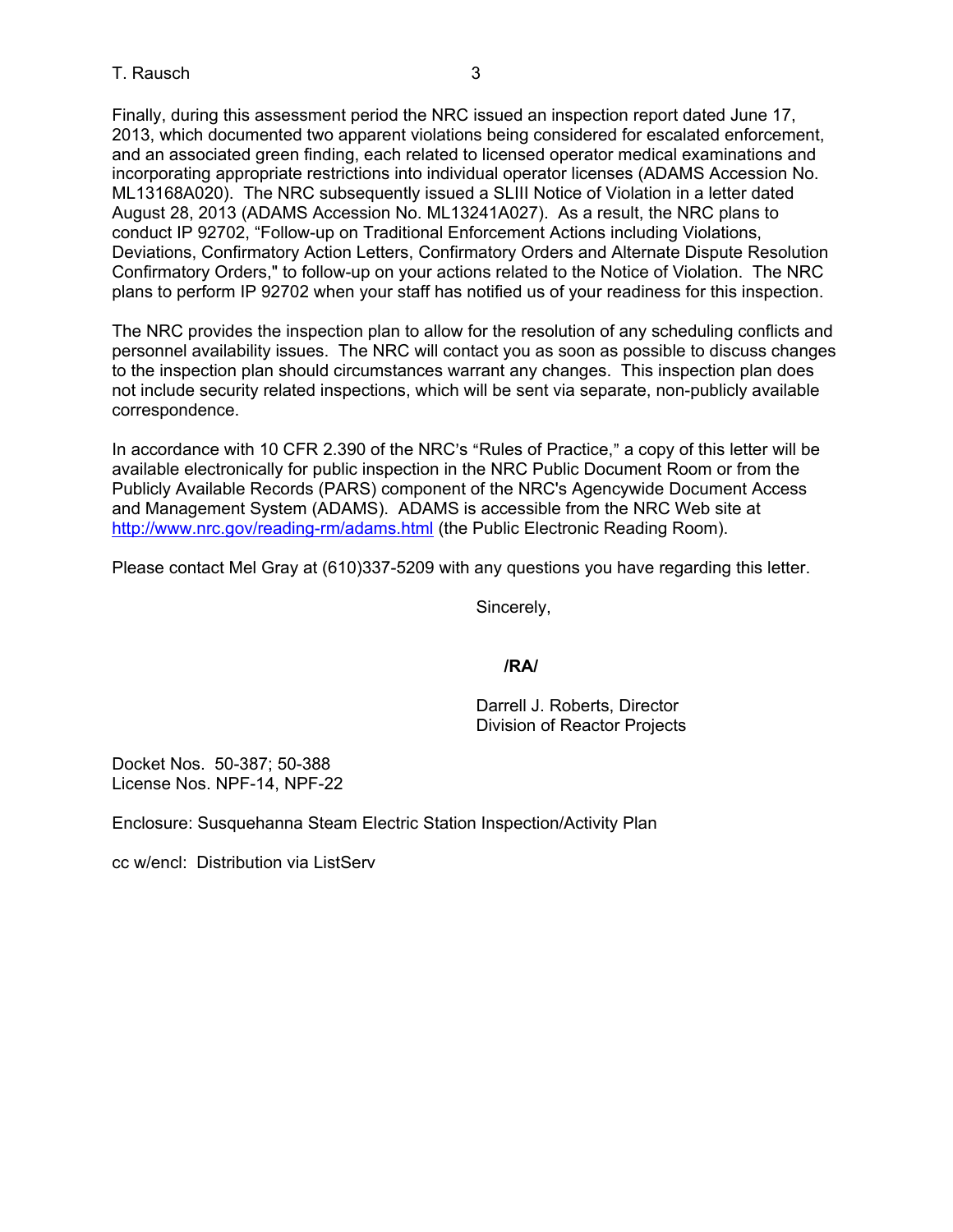#### T. Rausch 3

Finally, during this assessment period the NRC issued an inspection report dated June 17, 2013, which documented two apparent violations being considered for escalated enforcement, and an associated green finding, each related to licensed operator medical examinations and incorporating appropriate restrictions into individual operator licenses (ADAMS Accession No. ML13168A020). The NRC subsequently issued a SLIII Notice of Violation in a letter dated August 28, 2013 (ADAMS Accession No. ML13241A027). As a result, the NRC plans to conduct IP 92702, "Follow-up on Traditional Enforcement Actions including Violations, Deviations, Confirmatory Action Letters, Confirmatory Orders and Alternate Dispute Resolution Confirmatory Orders," to follow-up on your actions related to the Notice of Violation. The NRC plans to perform IP 92702 when your staff has notified us of your readiness for this inspection.

The NRC provides the inspection plan to allow for the resolution of any scheduling conflicts and personnel availability issues. The NRC will contact you as soon as possible to discuss changes to the inspection plan should circumstances warrant any changes. This inspection plan does not include security related inspections, which will be sent via separate, non-publicly available correspondence.

In accordance with 10 CFR 2.390 of the NRC's "Rules of Practice," a copy of this letter will be available electronically for public inspection in the NRC Public Document Room or from the Publicly Available Records (PARS) component of the NRC's Agencywide Document Access and Management System (ADAMS). ADAMS is accessible from the NRC Web site at http://www.nrc.gov/reading-rm/adams.html (the Public Electronic Reading Room).

Please contact Mel Gray at (610)337-5209 with any questions you have regarding this letter.

Sincerely, **/RA/**  Darrell J. Roberts, Director Division of Reactor Projects

Docket Nos. 50-387; 50-388 License Nos. NPF-14, NPF-22

Enclosure: Susquehanna Steam Electric Station Inspection/Activity Plan

cc w/encl: Distribution via ListServ

| Distribution w/encl: (via e-mail) | A. Turilin, DRP           |
|-----------------------------------|---------------------------|
| W. Dean, RA                       | B. Lin, DRP               |
| D. Lew, DRA                       | J. Greives, DRP, SRI      |
| D. Roberts, DRP                   | A. Turilin, DRP, RI, Actg |
| M. Scott, DRP                     | S. Farrell, DRP, AA       |
| R. Lorson, DRS                    | V. Campbell, RI OEDO      |
| J. Rogge, DRS                     | DRS Branch Chiefs (6)     |
| M. Gray, DRP                      | N. McNamara, RI, SLO      |
| S. Barber, DRP                    | D. Tifft, RI, SLO         |
|                                   |                           |

D. Screnci, RI, PAO N. Sheehan, RI, PAO RidsNrrDirslpab Resource ROPassessment Resource RidsNrrPMSusquehanna Resource RidsNrrDorlLpl1-2 Resource ROPreports Resource

DOC NAME: S:\ROP ASSESSMENT MEETINGS ARCHIVE\ROP-14 MID-CYCLE REVIEW\BRANCH 4\SUSQUEHANNA\SUSQUEHANNA 2013 REVFINAL.DOCX ADAMS Accession No. ML13246A163

| <b>SUNSI Review</b> |                  | Non-Sensitive<br>lν<br>Sensitive |               | <b>Publicly Available</b><br>Non-Publicly Available |  |
|---------------------|------------------|----------------------------------|---------------|-----------------------------------------------------|--|
| <b>OFFICE</b>       | RI/DRP           | <b>RI/DRP</b>                    | RI/DRP        | RI/DRP                                              |  |
| <b>NAME</b>         | JGreives/SB for* | SBarber/SB*                      | MGray/SB for* | DRoberts/DJR                                        |  |
| <b>DATE</b>         | 08/29/13         | 08/29/13                         | 08/29/13      | 08/30 /13                                           |  |

\*prior concurrence **by a contract of the COPY** OFFICIAL RECORD COPY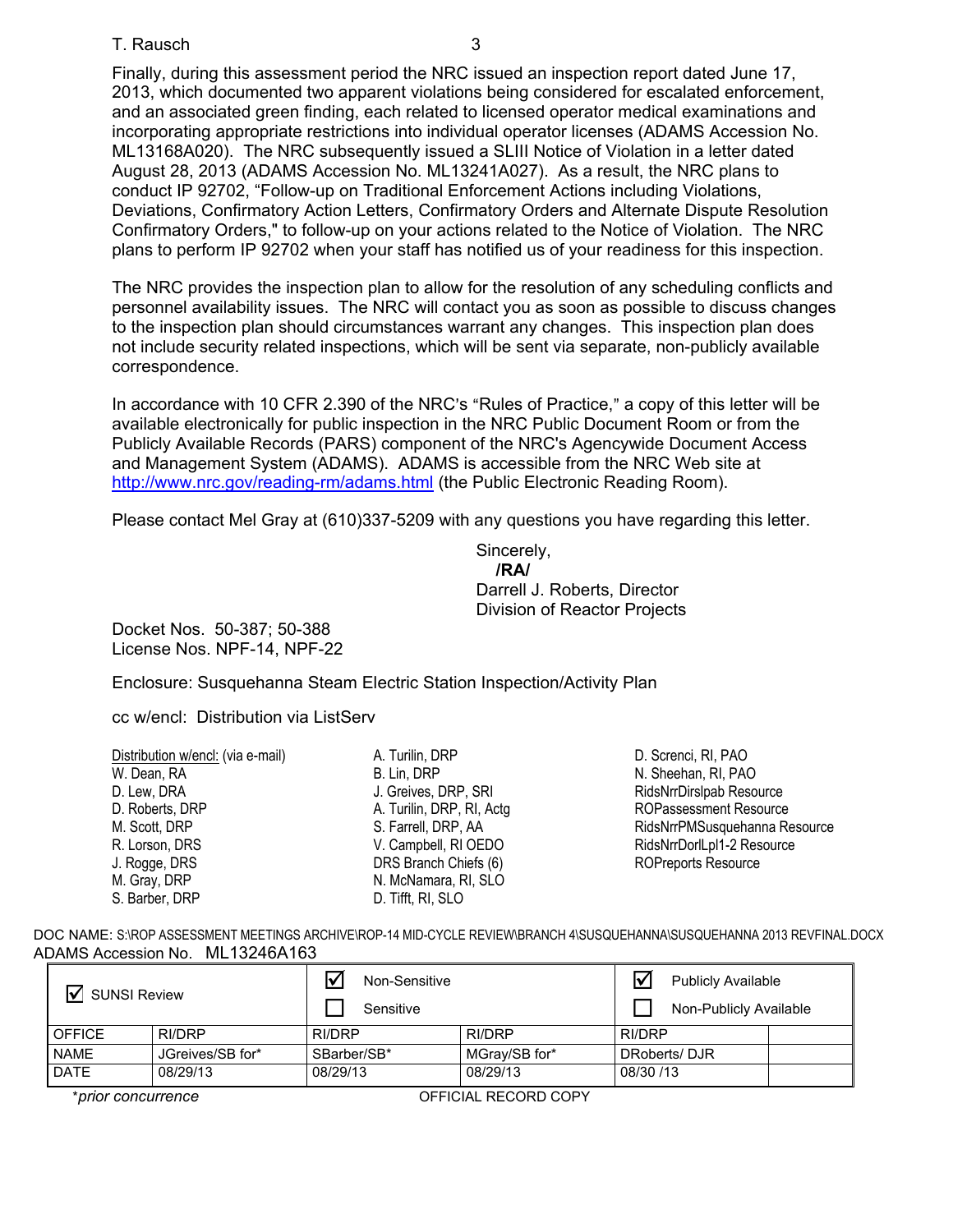Page 1 of 2

08/29/2013 08:43:01 Report 22

# Susquehanna **Inspection / Activity Plan** 07/01/2013 - 12/31/2014

| Unit           |            | <b>Planned Dates</b> |                            |        |                                                                                                      | No. of Staff         |
|----------------|------------|----------------------|----------------------------|--------|------------------------------------------------------------------------------------------------------|----------------------|
| Number         | Start      | End                  | <b>Inspection Activity</b> |        | <b>Title</b>                                                                                         | on Site              |
|                |            |                      | <b>7/8 EXM</b>             |        | - SUSQ INITIAL EXAM                                                                                  | 4                    |
| $\mathbf{1}$   | 07/08/2013 | 07/12/2013           | U01868                     |        | FY13-SUSQ INITIAL OPERATOR LICENSING EXAM                                                            |                      |
|                |            |                      | 7111121                    | - CDBI |                                                                                                      | 9                    |
| 1, 2           | 07/29/2013 | 08/02/2013           | IP 7111121                 |        | Component Design Bases Inspection                                                                    |                      |
| 1, 2           | 08/12/2013 | 08/16/2013           | IP 7111121                 |        | Component Design Bases Inspection                                                                    |                      |
| 1, 2           | 08/26/2013 | 08/30/2013           | IP 7111121                 |        | Component Design Bases Inspection                                                                    |                      |
|                |            |                      | 95001                      |        | - 95001 SUPPLEMENTAL INSPECTION                                                                      | $\mathbf{2}$         |
| $\overline{c}$ | 09/16/2013 | 09/20/2013           | IP 95001                   |        | Supplemental Inspection for One or Two White Inputs in a Strategic Performance Area                  |                      |
|                |            |                      |                            |        | EP PROGR - EP PROGRAM INSPECTION                                                                     | 1.                   |
| 1, 2           | 10/28/2013 | 11/01/2013           | IP 7111402                 |        | Alert and Notification System Testing                                                                |                      |
| 1, 2           | 10/28/2013 | 11/01/2013           | IP 7111403                 |        | Emergency Preparedness Organization Staffing and Augmentation System                                 |                      |
| 1, 2           | 10/28/2013 | 11/01/2013           | IP 7111405                 |        | Correction of Emergency Preparedness Weaknesses and Deficiencies                                     |                      |
|                |            |                      | 92723                      |        | - 92723 - FOLLOWUP > 3 SLIV                                                                          | $\overline{2}$       |
| 1, 2           | 10/14/2013 | 10/18/2013           | IP 92723                   |        | Follow Up Inspection for Three or More Severity Level IV Traditional Enforcement Violations in the S |                      |
|                |            |                      | 7111111B                   |        | - SUSQUEHANNA REQUAL INSP WITH P/F RESULTS                                                           | $\mathbf{2}$         |
| 1              | 10/28/2013 | 11/01/2013           | IP 7111111B                |        | Licensed Operator Requalification Program                                                            |                      |
|                |            |                      | 92702                      |        | - CORR ACTIONS FOR OPER MEDICAL VIOLATIONS                                                           | $\overline{2}$       |
| 1, 2           | 10/28/2013 | 11/01/2013           | IP 92702                   |        | Followup On Corrective Actions For Violations And Deviations                                         |                      |
|                |            |                      | <b>ISFSI</b>               |        | - ISFSI - NEUTRON SHIELD INSPECTION                                                                  | $\overline{2}$       |
| 1, 2           | 11/11/2013 | 11/15/2013           | IP 60855.1                 |        | Operation of an Independent Spent Fuel Storage Installation at Operating Plants                      |                      |
|                |            |                      | 71124                      |        | - RADIATION SAFETY INSPECTION                                                                        | $\blacktriangleleft$ |
| 1, 2           | 11/18/2013 | 11/22/2013           | IP 71124.01                |        | Radiological Hazard Assessment and Exposure Controls                                                 |                      |
| 1, 2           | 11/18/2013 | 11/22/2013           | IP 71124.02                |        | Occupational ALARA Planning and Controls                                                             |                      |
| 1, 2           | 11/18/2013 | 11/22/2013           | IP 71124.03                |        | In-Plant Airborne Radioactivity Control and Mitigation                                               |                      |
| 1, 2           | 11/18/2013 | 11/22/2013           | IP 71124.04                |        | Occupational Dose Assessment                                                                         |                      |
| 1, 2           | 11/18/2013 | 11/22/2013           | IP 71151                   |        | Performance Indicator Verification                                                                   |                      |
|                |            |                      | 711245                     |        | - RADIATION SAFETY                                                                                   | $\mathbf{1}$         |
| 1, 2           | 03/17/2014 | 03/21/2014           | IP 71124.01                |        | Radiological Hazard Assessment and Exposure Controls                                                 |                      |
| 1, 2           | 03/17/2014 | 03/21/2014           | IP 71124.02                |        | Occupational ALARA Planning and Controls                                                             |                      |
| 1, 2           | 03/17/2014 | 03/21/2014           | IP 71124.03                |        | In-Plant Airborne Radioactivity Control and Mitigation                                               |                      |
| 1, 2           | 03/17/2014 | 03/21/2014           | IP 71124.04                |        | Occupational Dose Assessment                                                                         |                      |
| 1, 2           | 03/17/2014 | 03/21/2014           | IP 71151                   |        | Performance Indicator Verification                                                                   |                      |
|                |            |                      | TI-182                     |        | - DEGRAD UNDERGROUND PIPING - PHASE 2                                                                | 1                    |
| 1, 2           | 03/31/2014 | 04/04/2014           | IP 2515/182                |        | Review of the Implementation of the Industry Initiative to Control Degradation of Underground Piping |                      |

This report does not include INPO and OUTAGE activities.

This report shows only on-site and announced inspection procedures. .<br>Kabupatèn Kabupatèn Kabupatèn Jawa Kabupatèn Jawa Kabupatèn Jawa Kabupatèn Kabupatèn Jawa Kabupatèn Jawa Kabup